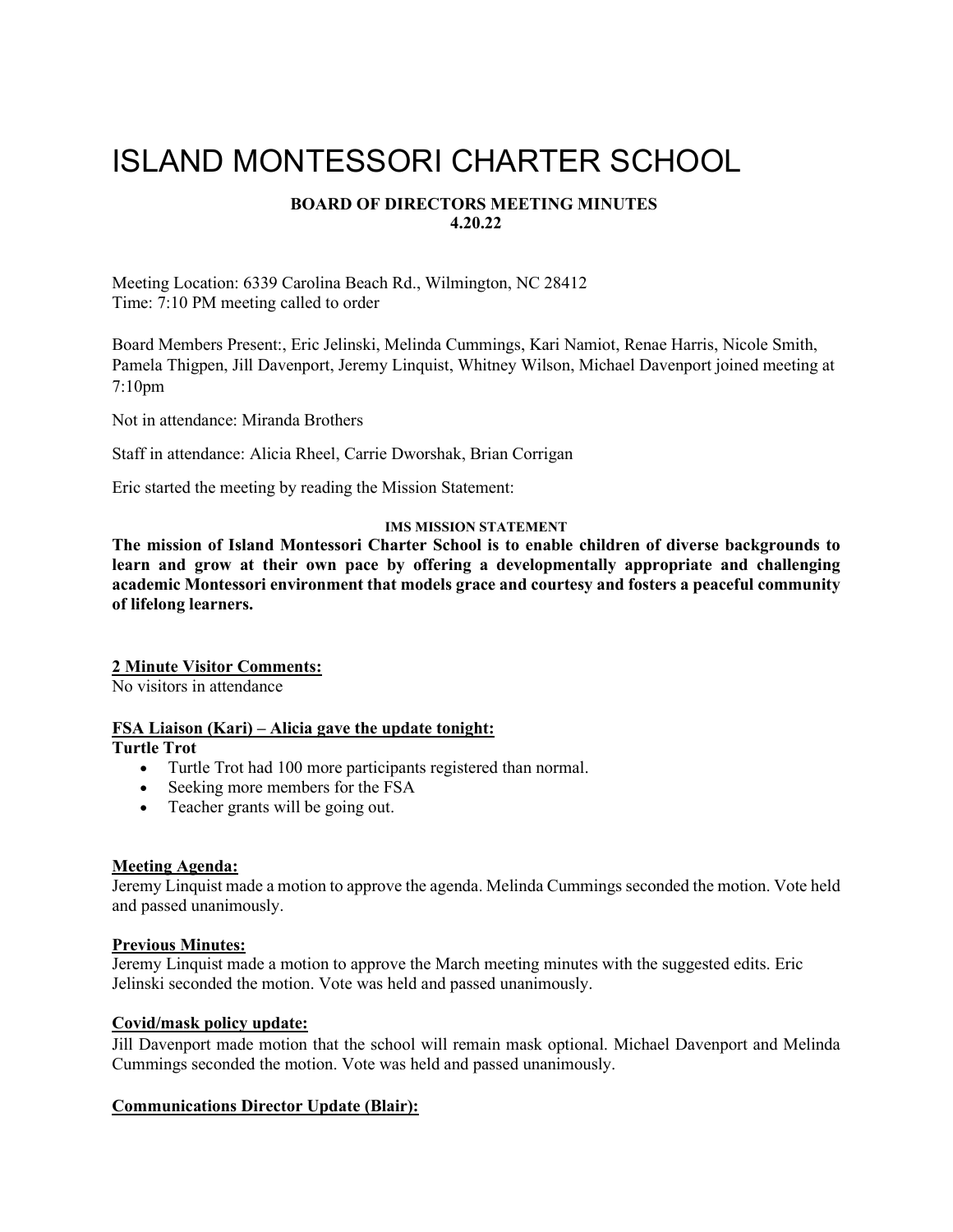# Service Learning & Communication Report - Blair Williams

# **Service Learning Updates**

# **Rise Up Farms**

- Ms. Elizabeth and the middle school students visited Rise Up this month to install their art projects around the farm. It was a hugely successful day!
- Two of our middle schoolers have interviewed for an internship with Rise Up for the summer. We hope to hear back in May if they have been hired!
- Summer program information has been shared with middle school parents and a few have already signed up.

# **Foster Pantry**

• Weekly visits continue with small groups of 8th graders

# **Passion Projects**

• 3rd Year Small Group & Ms. Tara - 'Seeds for a Change' is up and running. Almost all seedlings and plants have been sold for a total of \$120! The seeds will be passed out to families on Earth Day.

# **Grant Writing**

- Community Bench
	- o Lilah met me at school on our Teacher Workday last Friday and we went shopping for her supplies with parent Steve Fiscante. Lilah and her classmates will work on the bench during Global Youth Service Week.
- Our Middle School was awarded a \$500 grant for their Community Resource Bags! We are so proud of them! I am working with the two 8th grade ambassadors/grant writers with the planning stages of purchasing the items needed and coordinating the bag stuffing. They will also be involving the 6th year students to teach them about this organization for Service Learning and to build connections with them for the following school year.
- We have connected with several local organizations to help make sure the bags contain items that are most in need.

# **Global Youth Service Week**



- Taking place the last week of April-
- All classrooms have chosen an area of service for either on campus or a local/global cause off campus
- [Project Submissions](https://docs.google.com/document/d/1gmBndW5I_IxTO-4hNBoEK4pfHaEKwgt6uSzEFgZGfG4/edit)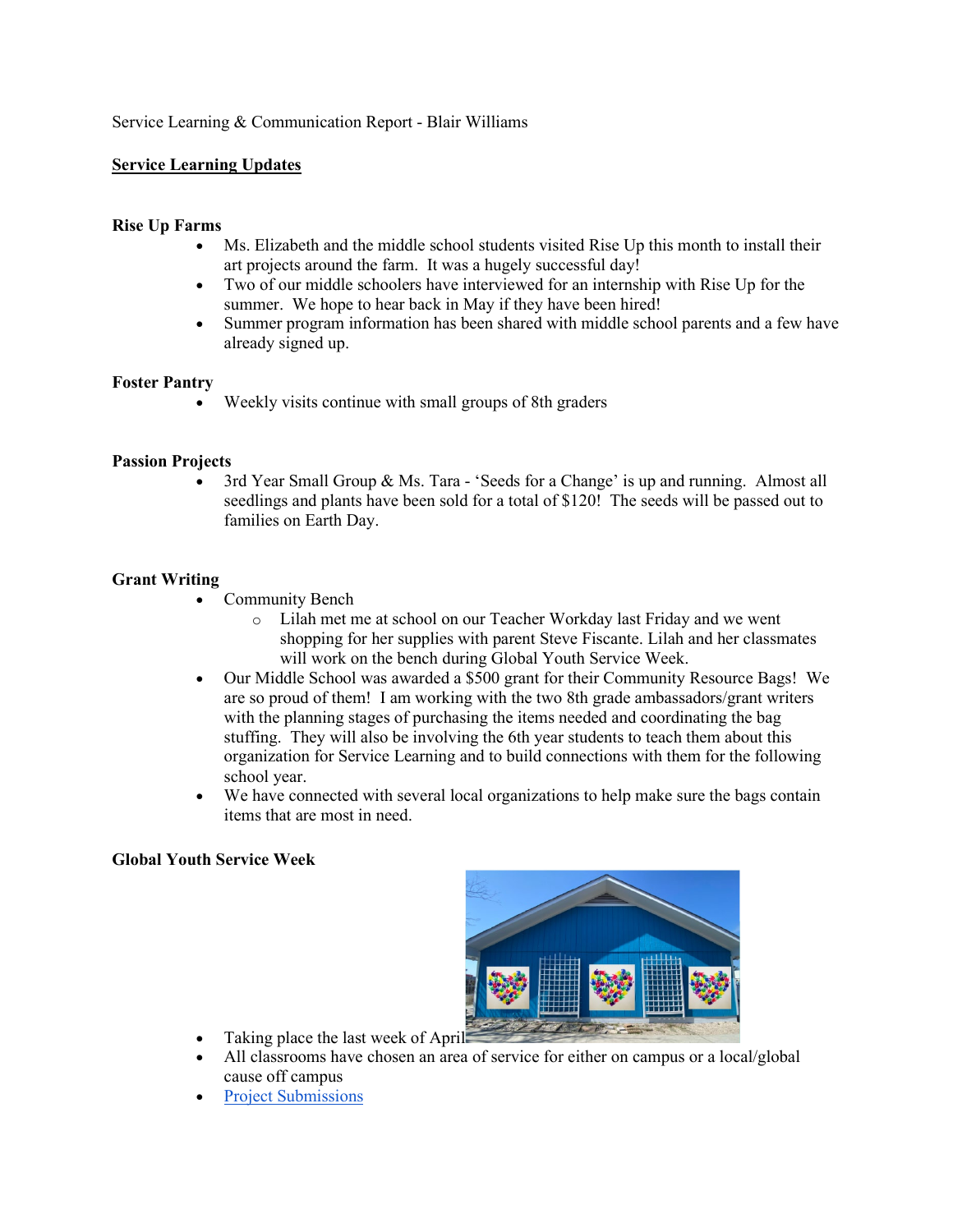- We are planning for this to be an annual event here at IMS for our students and staff.
- I met with Steve Fiscante on our Teacher Workday to purchase the wood and paint for the mural project. He was so kind to offer to help AND purchase the materials needed.
- Ms. Wanda's students will be painting the boards white this week and next in preparation.
- The EC Department plans to re-do/beautify the sensory garden as their project during our week of service, which will go nicely with the mural installation.
- We have a plan in place for classrooms/students to add their hand print to the murals on Friday, April 29th at the Charter School and Wednesday, May 4th at the Children's School.

# **Communications**

- Sign Command is UP and RUNNING! Hooray!
- We had a few alumni volunteers at the Turtle Trot this year. My personal goal for next year is to have more of a presence with our alumni, just alot to fit into this first year in this new role.
- The 8th grade celebration was a hit! Such a sweet event with attendance from all but 1 student.
- Yearbook order information has been shared with families and the yearbook will be finalized and submitted this week.

**Diversity committee**: Melinda Cummings did follow up on gathering phrases to add to her list from some of the newer board members inclusive, accepting, child lead, valuing uniqueness and creativity, confidence aspirational but unrealized.

**Fundraising Update:** None

# **Academic Update (Susan Avenengo):**

Susan Avenengo couldn't be in attendance tonight so Alicia Rheel shared on her behalf. Alicia shared a newsletter that Susan creates each month and it goes out internally to all the staff. She shared one that features Specials teachers, lessons, helpful classroom tools.

# **HOS Report (Alicia Rheel):**

The following information is provided to the Board of Directors:

| Kindergarten<br>1 <sup>st</sup> Grade<br>2 <sup>nd</sup> Grade | 27<br>25 |  |  |
|----------------------------------------------------------------|----------|--|--|
|                                                                |          |  |  |
|                                                                |          |  |  |
|                                                                | 23       |  |  |
| 3rd Grade                                                      | 24       |  |  |
| 4th Grade                                                      | 24       |  |  |
| 5th Grade                                                      | 24       |  |  |
| 6th Grade                                                      | 23       |  |  |
| 7 <sup>th</sup> Grade                                          | 17       |  |  |
| 8th Grade                                                      | 18       |  |  |
| <b>Total</b>                                                   | 205      |  |  |

# **Student Discipline Report**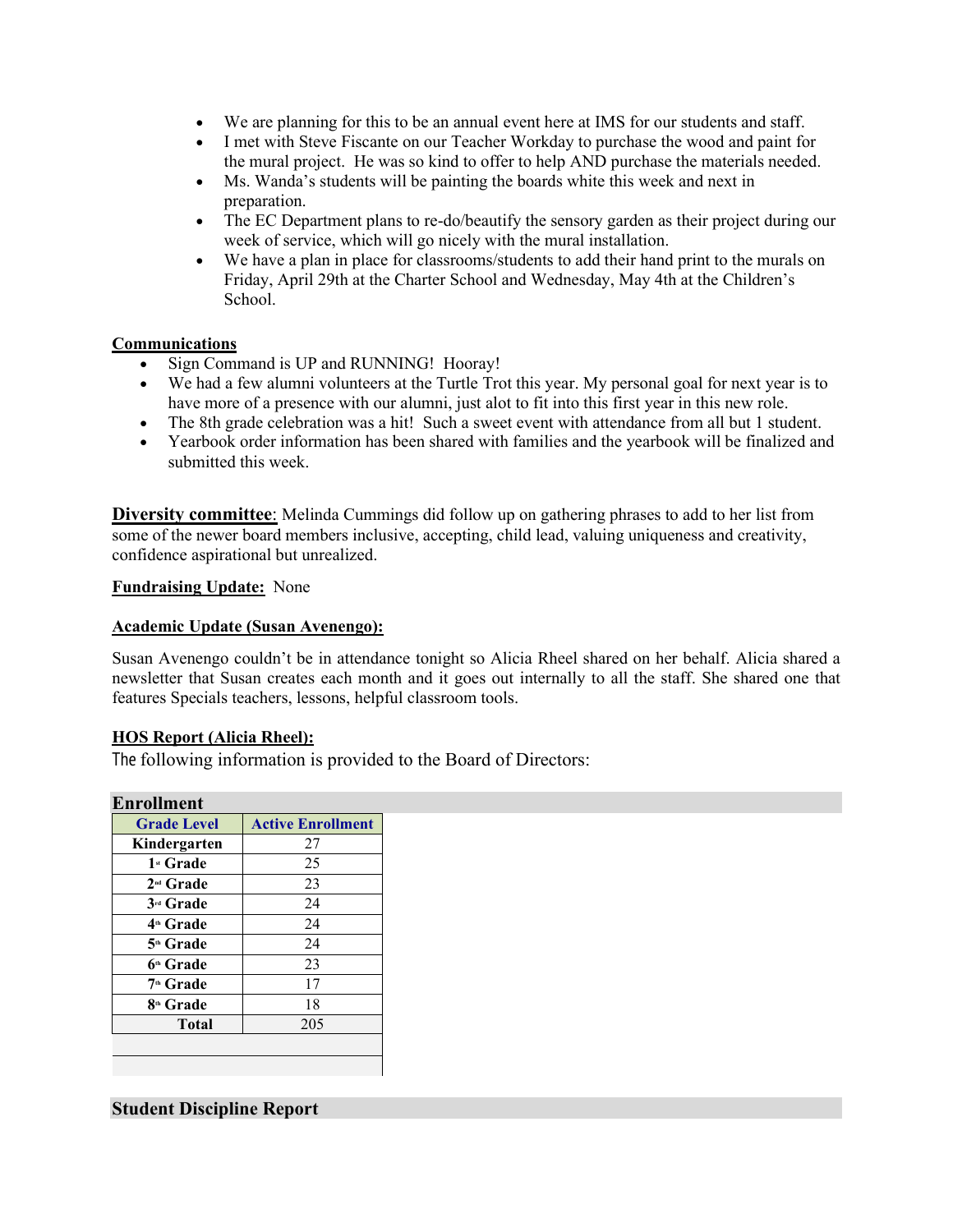| <b>Month</b>    | <b>In School Suspension</b><br># students $/$ # days | <b>Out of School Suspension</b><br># students / # days | <b>Incident reports to office</b><br><b>Major/minor</b> |
|-----------------|------------------------------------------------------|--------------------------------------------------------|---------------------------------------------------------|
| August          |                                                      |                                                        |                                                         |
| September       |                                                      |                                                        |                                                         |
| October         |                                                      |                                                        |                                                         |
| <b>November</b> |                                                      |                                                        |                                                         |
| <b>December</b> |                                                      | 2/2                                                    | 1/3                                                     |
| <b>January</b>  |                                                      |                                                        |                                                         |
| February        |                                                      |                                                        |                                                         |
| March           | 1/1                                                  | 1/1                                                    |                                                         |
| April           |                                                      |                                                        |                                                         |
| May             |                                                      |                                                        |                                                         |

#### *School Discipline Goal: Make all consequences a learning moment!*

# **Important Dates:**

- April 21 Touring Willow Oak and Sterling
- April 25 29th Global Youth Service Week
- May 12th Specials Showcase
- May 18th  $\frac{1}{2}$  for students
- May 18 20 EOGs

# **Updates on Goals/Issues for Discussion**

# **Data for Reporting/Discussion**

*1. Academic Achievement*

*Goals for the 2021/2022 School Year*

- *Increase growth for all students with differentiated instruction in Montessori lessons driven by data/observations*
- *Strengthen Montessori philosophy and practice in the classroom and our whole school environment*
- *Strengthen all aspects of reading, specifically for staff and students K 3*
- *Strengthen all aspects of math, specifically for staff and students in Upper Elementary and Middle School*
- *Improve school wide MTSS process around progress monitoring, observations, and quantifiable data.*

#### *2. Mission Based Program and School Improvement Initiatives Updates*

- Year of 2022-2023
- Alicia did overview of Year of Celebration for next year that will be focused on Montessori cornerstones but that it is 10 year anniversary for Island Montessori Charter School
- •

## *3. COVID Update*

- o The state continues to require mask policies to be voted on monthly by the board
- o The transition to mask optional has gone well.
- o No new updates to the School Toolkit from the state.
- *4. Communications Update*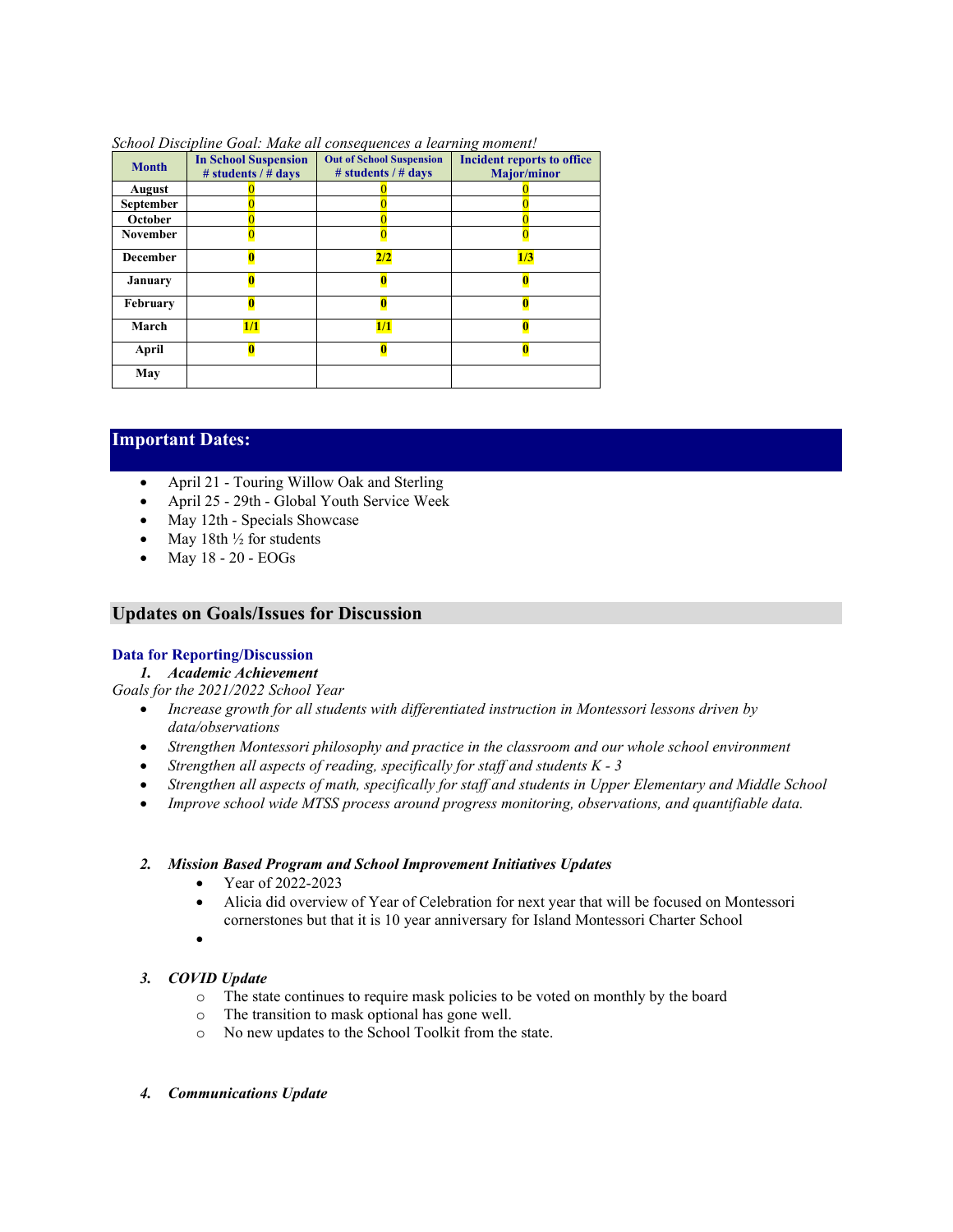• See above report from Blair

# *5. Marketing Update*

o *None at this time.* 

## *6. Facility Update*

- Picnic tables have arrived and are being put together
- Door materials have been purchased. Waiting to be installed

# *7. Compliance Reporting*

- o All required reports are being submitted
- o

## *8. HR/Policies & Procedures Update*

calendar creation of policy reviews, updates, and committees

## *9. Professional Development*

- o *Blair is attending a Service Learning Conference in April*
- o *Administrative team is beginning to look at PD for next school year.*
- o *Resilience Coaches are returning in May to follow up from previous training.*

## *10. Strategic Plan Update*

- o The Admin and Academic Committee spent time talking about the strategic plan and whereas a committee, our focus should be moving forward - This focus was on Goal 2
- o Please see review of the Strategic Plan Document.

# *11. IT Update*

- o John has corrected the Staff Leave form!!!
- o John checks in with teachers weekly to support any technology needs or issues.

## *12. EC Update*

April head count was 40 EC students. 32 are in tested grade levels. 3 are in referral and 1 is preparing for exit from services.

MTSS currently has 13 students on Tier III(Intensive Support) and 31 students on Tier II(Supplemental Support)

## *13. Nutrition/Lunch Program Update*

o Lunch program continues to run well. Your Pie has been added to Mondays. We continue to have a large number of free/reduced students who are utilizing the lunch program. Other student orders are not off-setting the cost of the free/reduced lunch students but we are still doing better than what would be projected if we did not have a hot lunch program for all students.

## *14. After School Program Update*

Alphabest is running aftercare. Numbers are low in the charter and higher at the children's school. The program has been running well.

# **Financial Report (Treasurer's Report – Kari Namiot):**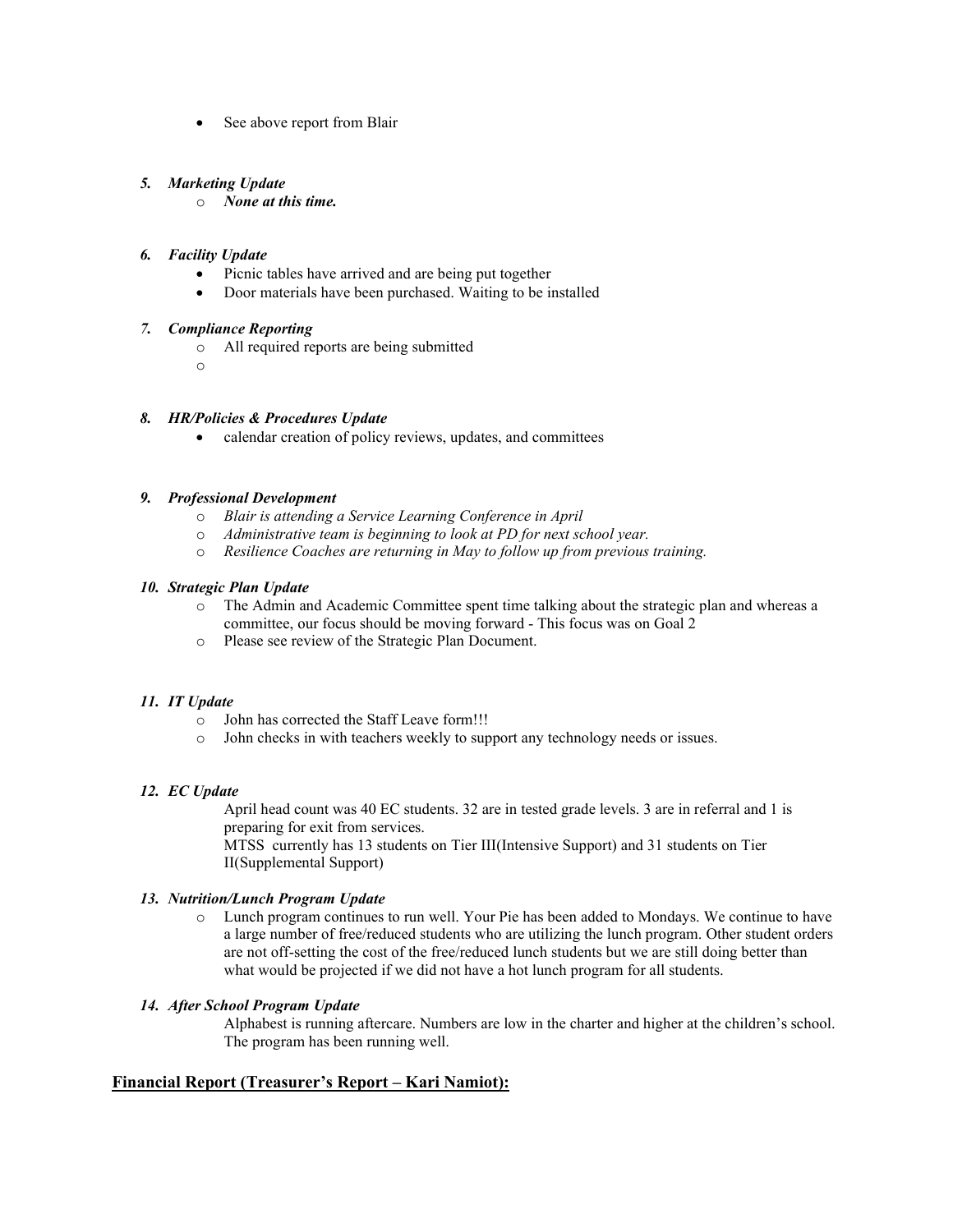March Bank numbers: \$839,310.8 Main Bank Account \$253,225.49 Live Oak Bank \$250,615.52 NBKC

\$4500 for the cost of lunch so far this year, 25 students are eligible. 18-20 students use it on average each week.

# **OLD BUSINESS/NEW BUSINESS:**

**Old Business:**

None

# **New Business:**

Melinda Cummings gave shout out to Alicia Rheel for what an excellent job she has been doing as Head of School as things transition from Covid back into focusing more on just the school.

Melinda also gave shout out to Kate for being willing to come on as Treasurer in training to replace Kari when she leaves in June.

Eric Jelinski Children's School meeting in March was only time there has not been quorum in 10 years. Eric wants to be able to always have great attendance and is open to ideas and suggestions of how to help if that is an issue for any board members. Melinda Cummings brought up the board member training/development dates to try to finalize that. Michael Davenport shared it is an important team building and meaningful educational opportunity based on past board training days. Melinda Cummings also brought up the potential that in the next 3-5 years there will be significant number of board members rolling off because of number of years they have already been on the board so it is time to start planning for future executive committee.

Eric Jelinski discussed the plan to have Kate Medero start training to become the Treasurer once Kate leaves. It would be called Assistant Treasurer position so that Kate can be on the executive committee temporarily.

Michael Davenport made motion that Kate Medero will be added to the Children's School board as assistant treasurer which will be a temporary position until executive positions are voted on at the July meeting. Jill Davenport seconded the motion. Vote was held and passed unanimously.

Brian Corrigan gave update about the construction of the multi purpose building. The appraisal is holding up closing the loan and construction cannot begin until the construction loan closes.

Brian Corrigan presented that state health insurance plans are going up 23% to \$7,800 per employee. This was slipped into the state budget. Brian is presenting that the Children's School will cover 75% of the increase of the health insurance cost for next year and the year following will go to 100%. Michael Davenport made motion to approve the changes Brian suggested regarding the funding to the Health Insurance. Melinda Cummings seconded the motion. Vote was held and passed unanimously.

Melinda Cummings made motion to adjourn the meeting, seconded by Jeremy Linquist. Unanimously approved. Meeting was adjourned at 8:33pm.